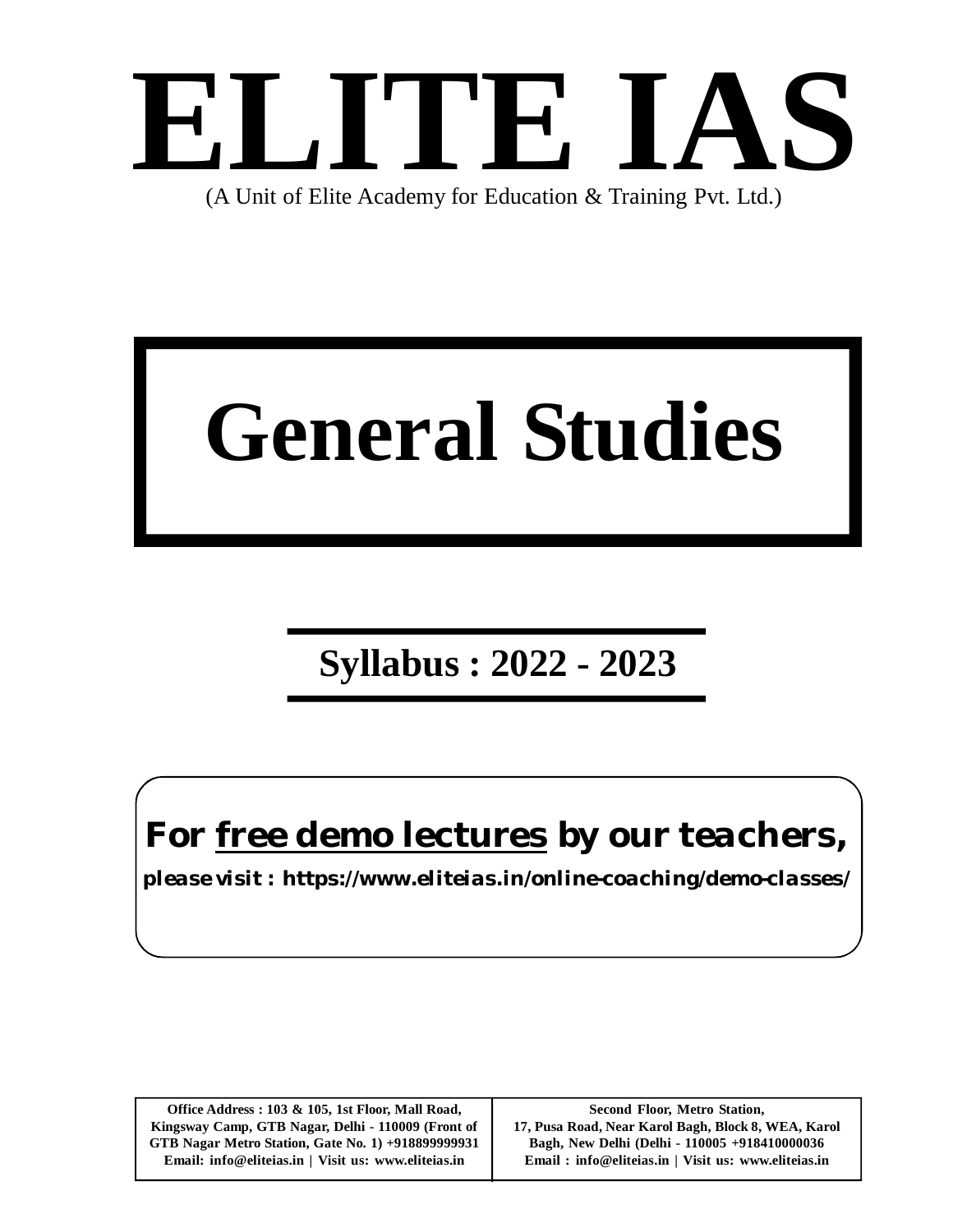

Union Public Service Commission conducts Civil Services Examination for Grade A and B for All India Services and Central Services every year.

#### **Eligibility Criteria**

| <b>Eligibility (Graduation/Equivalent)</b> |                      |                                                                     |  |
|--------------------------------------------|----------------------|---------------------------------------------------------------------|--|
| Category                                   | Age limit<br>(years) | Number of<br><b>Attempts</b><br><b>Allowed</b>                      |  |
| General                                    | 21-32                | 6                                                                   |  |
| <b>OBC</b>                                 | 21-35                | 9                                                                   |  |
| SC/ST                                      | 21-37                | Any numbers<br>of attempts<br>within The<br>Prescribed age<br>limit |  |

#### **UPSC Comprises:**

Stage – I (Prelims) Stage – II (Mains) Stage – III (Interview)

#### **Points to Be Noted (Prelims)**

The Prelims Examination comprises two papers, i.e. General Studies (Paper I) and CSAT (Paper II) It is mandatory for the candidate to appear in both the papers.

- (i) All The questions are MCQs i.e. multiple choice questions
- (ii) A provision for negative marking  $1/3<sup>rd</sup>$  is carried out.

**CSAT (Part II) must be qualified by the candidate scoring at least 33% marks so that General studies (Paper I) is evaluated.**

#### **Stage-I (Prelims)**

| <b>Prelims</b>         |                       |
|------------------------|-----------------------|
|                        |                       |
| <b>General Studies</b> | CSAT (Qualifying)     |
| (200)                  | (200)                 |
|                        |                       |
| History                | Reasoning             |
| Geography              | <b>Mental Ability</b> |
| Science                | Comprehension         |
| Polity                 | Data Interpretation   |
| <b>Current Affairs</b> | Mathematics           |
| Ecology & Environment  |                       |
| Economy                |                       |

**Syllabus**

### **Prelims Exam**

**Preliminary Examination – Paper (General Studies Paper-I)-Objective Type (Marks: 200, Duration: 2 Hours)**

- Current Events: National/International importance
- $\triangleright$  History of India and Indian National Movement
- $\triangleright$  Indian and World Geography Physical, Social, Economic Geography of India and the World.
- Indian Polity and Governance Constitution, Political System, Panchayati Raj. Public Policy, Rights Issues, etc.
- $\triangleright$  Economic and Social Development; Sustainable Development, Poverty Inclusion, Demographics, Social Sector initiatives, etc.
- $\triangleright$  General issues on Environmental Ecology, Biodiversity and Climate Change - that do no require subject specialization.
- ▶ General Science

#### **Preliminary Examination- CSAT Paper-II: Objective Type (Qualifying Only) (Marks: 200, Duration: 2Hours)**

- $\triangleright$  Comprehension
- $\triangleright$  Interpersonal skills including communication skills;
- $\triangleright$  Logical Reasoning and analytical ability
- $\triangleright$  Decision-making and Problem Solving

| Office Address : 103 & 105, 1st Floor, Mall Road, Kingsway | <b>Second Floor, Metro Station,</b>                       |
|------------------------------------------------------------|-----------------------------------------------------------|
| Camp, GTB Nagar, Delhi - 110009 (Front of GTB Nagar Metro  | 17, Pusa Road, Near Karol Bagh, Block 8, WEA, Karol Bagh, |
| Station, Gate No. 1) +918899999931                         | New Delhi (Delhi - 110005 + 918410000036                  |
| Email: info@eliteias.in   Visit us: www.eliteias.in        | Email: info@eliteias.in   Visit us: www.eliteias.in       |
|                                                            |                                                           |
|                                                            |                                                           |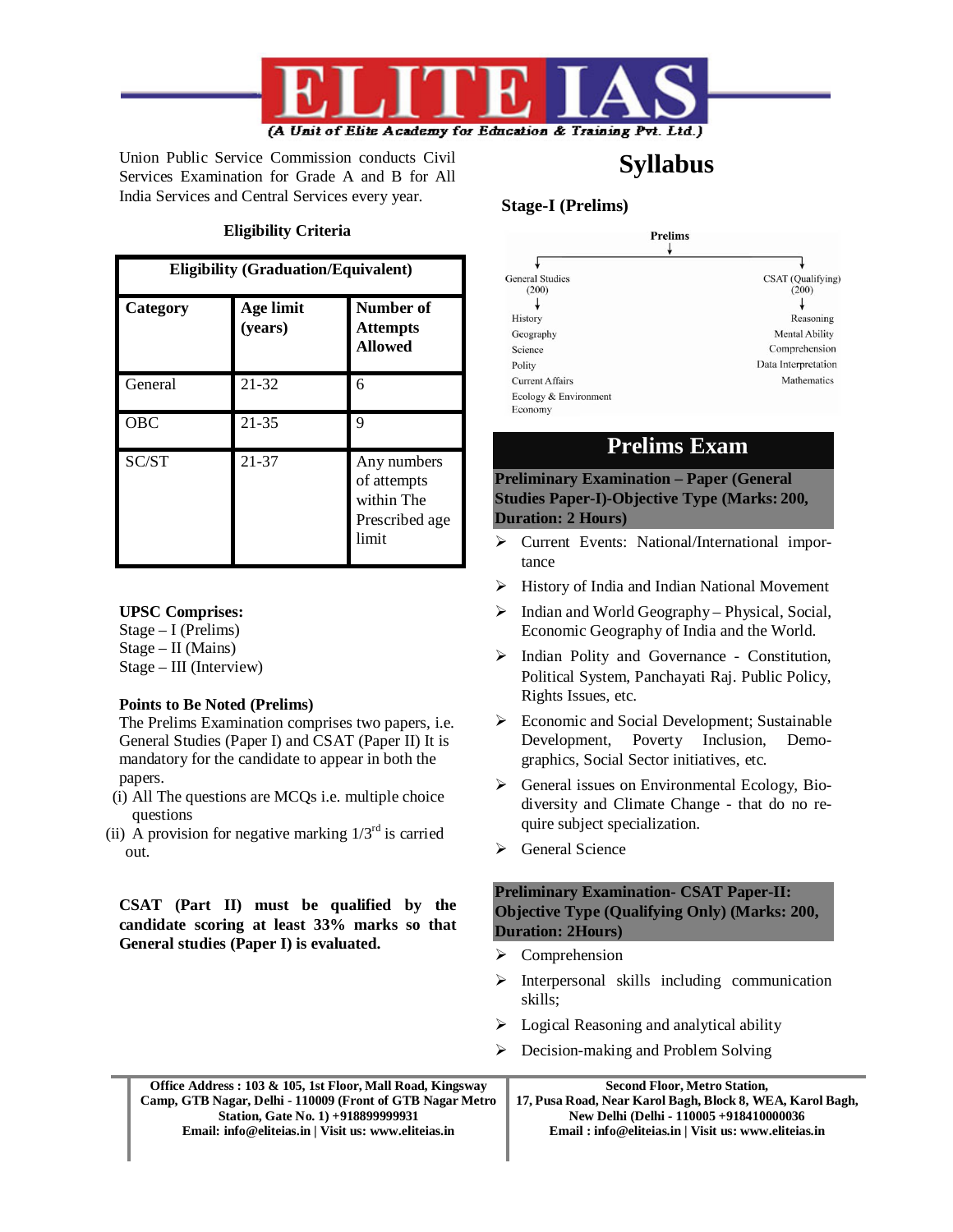

- $\triangleright$  General Mental Ability
- $\triangleright$  Basic numeracy (numbers and their relations, orders of magnitude, etc.) (Class X level)
- $\triangleright$  Data interpretation (charts, graphs, tables, data sufficiency etc.) (Class X level)

#### **Stage-II Mains**

- $\triangleright$  English (300) Qualifying
- **Example 2** Language of Choice (300) Qualifying
- $\triangleright$  **G.S.-I**  $\rightarrow$  (250) History of India & world, Geography, Society & Culture
- $\triangleright$  **G.S.-II**  $\rightarrow$  (250) Polity & Governance, Social Justice & IR.
- $\triangleright$  **G.S.-III**  $\rightarrow$  (250) Science & Tech., Economic & Developmental Issues, Environmental Issues, Internal Security, Disaster Management.
- $\triangleright$  **G.S.-IV**  $\rightarrow$  (250) Ethics, Integrity & Aptitude
- $\triangleright$  **Essay** (250)

 $\triangleright$  Optional (I & II) (250 + 250)

#### **MAIN EXAMINATION**

The Main Examination is intended to assess the overall intellectual traits and depth of understanding of candidates rather than merely the range of their information and memory. The nature and standard of questions in the General Studies papers (Paper II to Paper V) will be such that a well-educated person will be able to answer them without any specialized study. The questions will be such as to test a candidate's general awareness of a variety of subjects, which will have relevance for a career in Civil Services. The questions are likely to test the candidate's basic understanding of all relevant issues, and ability to analyze, and take a view on conflicting socio-economic goals, objectives and demands. The candidates must give relevant, meaningful and succinct answers. The scope of the syllabus for optional subject papers (Paper VI and Paper VII) for the examination is broadly of the

honours degree level i.e., a level higher than the bachelor's degree and lower than the masters' degree, in the case of Engineering, Medical Science and law, the level corresponds to the bachelors' degree.

Syllabi of the papers included in the scheme of Civil Services (Main) Examination are given as follows:

#### **Essay**

Candidates will be required to write two essays on specific topics. The choice of subjects will be given. They will be expected to keep closely to the subject of the essay to arrange their ideas in an orderly fashion, and to write concisely. Credit will be given for effective and exact expression,

#### **Stage-III : Interview (275)**

#### **General Studies Paper - I**

#### **Indian Heritage and Culture, History and Geography of the World and Society**

- $\triangleright$  Indian culture will cover the salient aspects of Art Forms, Literature and Architecture from ancient to modern times.
- $\triangleright$  Modern Indian history from about the middle of the eighteenth century until the present-significant events, personalities, issues
- $\triangleright$  The Freedom Struggle its various stages and important contributors/contributions from different parts of the country.
- Post-Independence consolidation and reorganization within the country.
- $\triangleright$  History of the world will include events from 18th century such as Industrial revolution, world wards, redrawal of national boundaries, colonization, decolonization, political philosophies like communism, capitalism, socialism etc. their forms and effect on the society.
- $\triangleright$  Salient features of Indian Society, Diversity of India
- Role of women and women's organization, population and associated issues, poverty and

| Office Address: 103 & 105, 1st Floor, Mall Road, Kingsway | <b>Second Floor, Metro Station.</b>                       |
|-----------------------------------------------------------|-----------------------------------------------------------|
| Camp, GTB Nagar, Delhi - 110009 (Front of GTB Nagar Metro | 17, Pusa Road, Near Karol Bagh, Block 8, WEA, Karol Bagh, |
| Station, Gate No. 1) +918899999931                        | New Delhi (Delhi - 110005 +918410000036                   |
| Email: info@eliteias.in   Visit us: www.eliteias.in       | Email: info@eliteias.in   Visit us: www.eliteias.in       |
|                                                           |                                                           |

I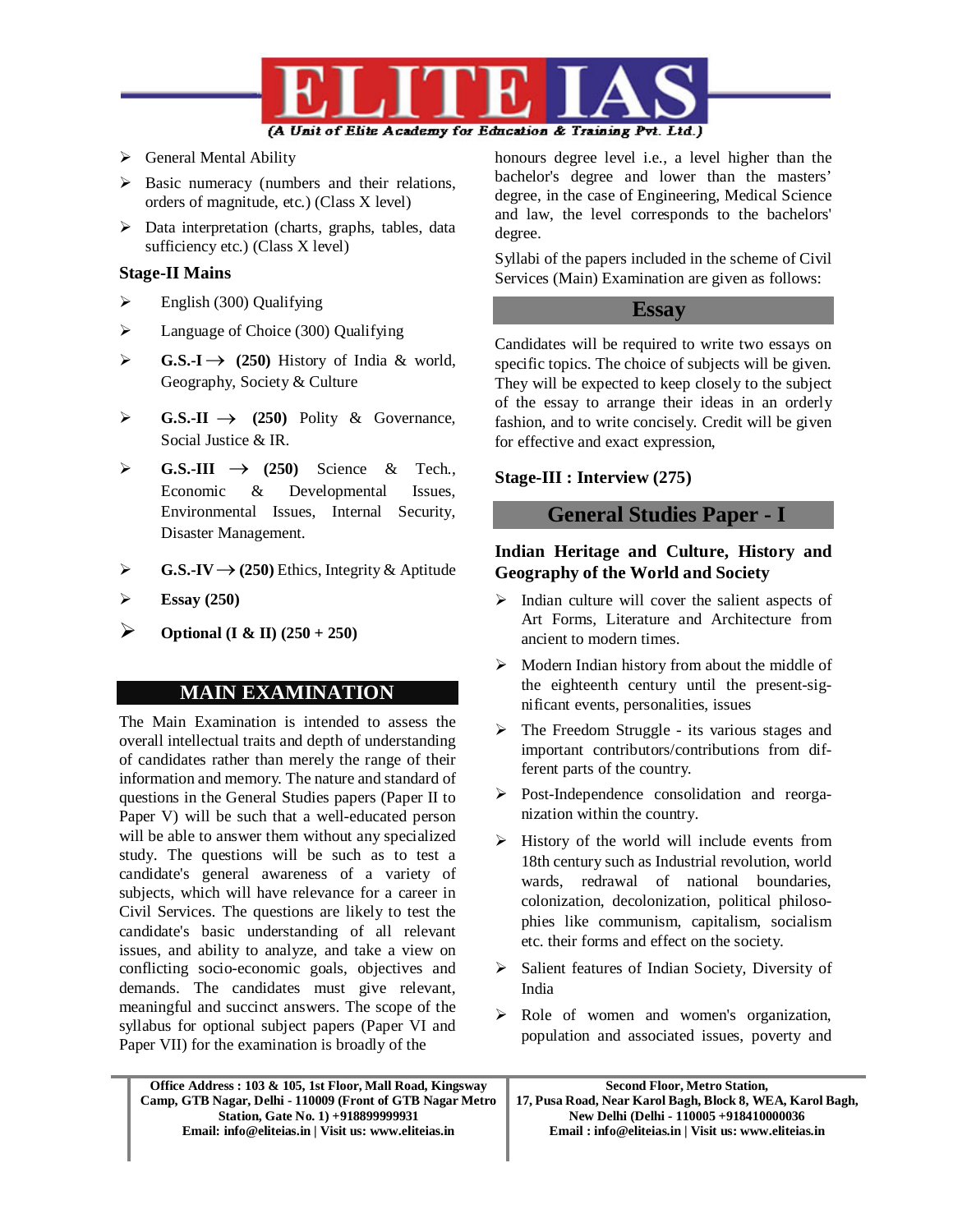

developmental issues, urbanization, their problems and their remedies.

- $\triangleright$  Effects of globalization on Indian society.
- $\triangleright$  Social empowerment, communalism, regionalism & secularism.
- $\triangleright$  Salient features of world's physical geography
- Distribution of key natural resources across the world (including South Asia and the Indian subcontinent); factors responsible for the location of primary, secondary, and tertiary sector industries in various parts of the world (Including India).
- Important Geophysical phenomena such as earthquakes, Tsunami, Volcanic activity, cyclone etc., geographical features and their location - changes in critical geographical features (including water bodies and ice-caps) and In flora and fauna and the effects of such changes.

#### **General Studies Paper - II**

#### **Governance, Constitution, Polity, Social Justice and International relations**

- $\triangleright$  Indian Constitution historical underpinnings, evolution, features, amendments, significant provisions and basic structure
- $\triangleright$  Function and responsibilities of the Union and the States, issues and challenges pertaining to the federal structure, devolution of powers and finances up to local levels and challenges therein.
- $\triangleright$  Separation of powers between various organs dispute redressal mechanisms and institutions. Comparison of the Indian constitutional scheme with that of the other countries
- Parliament and State Legislature structure, functioning, conduct of business, powers & privileges and Issues arising out of these
- $\triangleright$  Structure, organization and functioning of the Executive and the Judiciary. Ministries and

Departments of the Government; pressure groups and formal/informal associations and their role in the Polity.

- Salient features of the Representation of People's Act.
- Appointment to various Constitutional posts, powers, functions and responsibilities of various Constitutional bodies
- $\triangleright$  Statutory, regulatory and various quasi-judicial bodies.
- $\triangleright$  Government policies and interventions for development in various sectors and issues arising out of their design and implementation.
- Development processes and the development industry - the role of NGOs, SHGs, various groups and associations, donors, charities, institutional and other stakeholders.
- $\triangleright$  Welfare schemes for vulnerable sections of the population by the Centre and States and the performance of these schemes; mechanisms, laws, institutions and Bodies constituted for the protection and betterment of these vulnerable sections.
- Issues relating to development and management of Social Sector/Services relating to Health, Education, Human Resources.
- $\triangleright$  Issues relating to poverty and hunger.
- > Important aspects of governance, transparency and accountability, e-governance-applications, models, successes, limitations, and potential citizens charters, transparency & accountability and institutional and other measures.
- $\triangleright$  Role of civil services in a democracy.
- $\triangleright$  India and its neighborhood-relations
- $\triangleright$  Bilateral, regional and global grouping and agreements involving India and/or affecting India's interests
- $\triangleright$  Effect of policies and politics of developed and developing countries on India's interests, Indian Diaspora.

**Office Address : 103 & 105, 1st Floor, Mall Road, Kingsway Camp, GTB Nagar, Delhi - 110009 (Front of GTB Nagar Metro Station, Gate No. 1) +918899999931 Email: info@eliteias.in | Visit us: www.eliteias.in**

**Second Floor, Metro Station, 17, Pusa Road, Near Karol Bagh, Block 8, WEA, Karol Bagh, New Delhi (Delhi - 110005 +918410000036 Email : info@eliteias.in | Visit us: www.eliteias.in**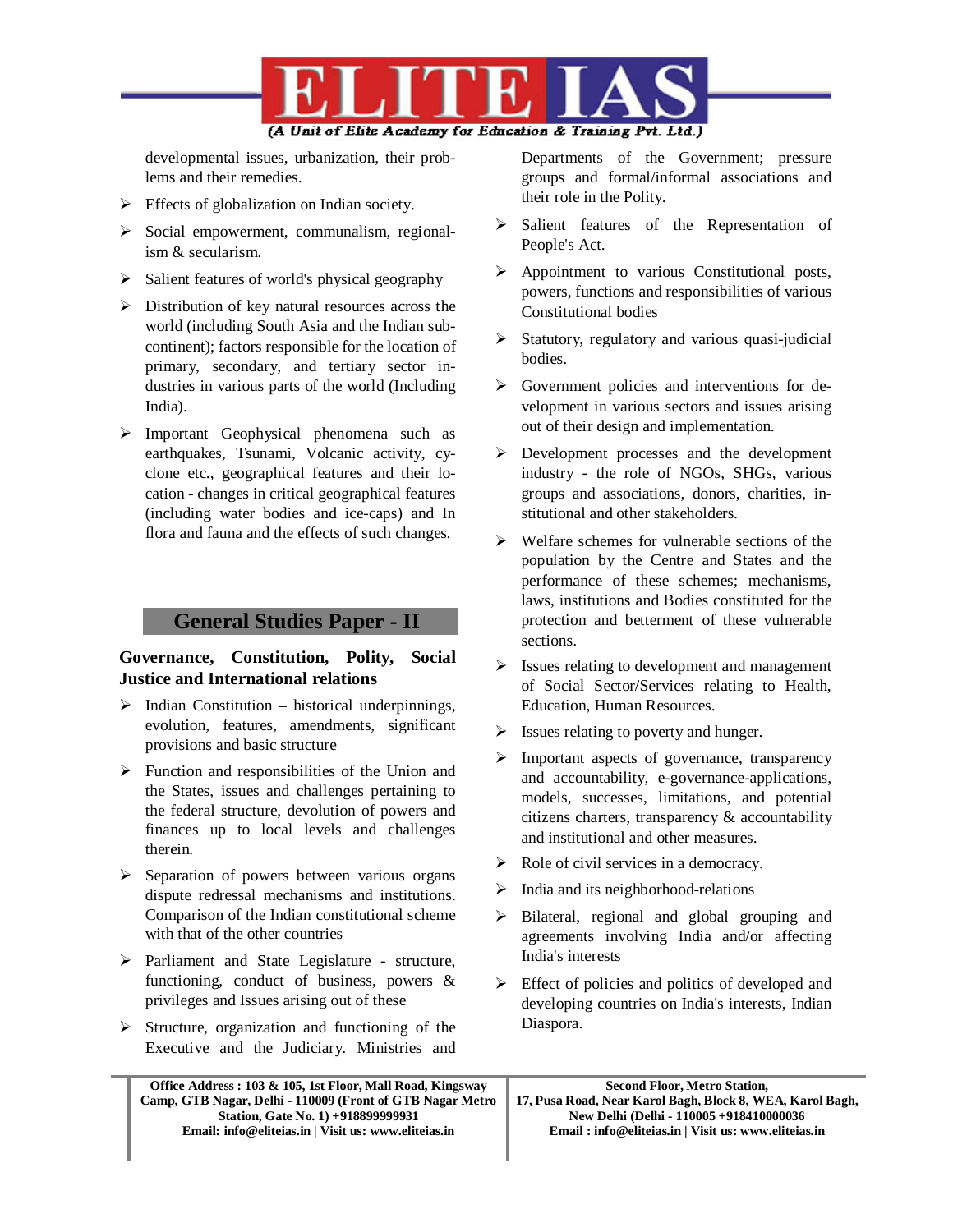

 $\triangleright$  Important International institutions, agencies and fora-their structure, mandate.

#### **General Studies Paper - III**

**Technology, Economic Development, Bio diversity, Environment, Security and Disaster Management**

- $\triangleright$  Indian Economy and issues relating to planning, mobilization of resources, growth, development and employment.
- $\triangleright$  Inclusive growth and issues arising from it.
- Government Budgeting
- $\triangleright$  Major crops, cropping patterns in various parts of the country, different types of irrigation and irrigation systems storage, transport and marketing of agricultural produce and issues and related constraints; e-technology in the aid of farmers.
- $\triangleright$  Issues related direct and indirect farm subsidies and minimum support price; Public Distribution System-objectives, functioning, limitations, revamping; issues of buffer stocks and food security;
- $\triangleright$  Technology missions; economics of animal-rearing.
- $\triangleright$  Food processing and related industries in India-scope and significance, location, upstream and downstream requirement, supply chain management
- Land reforms in India
- $\triangleright$  Effects of liberalization on the economy, changes in industrial policy and their effects on industrial growth.
- Infrastructure; Energy, Ports, Roads, Airports, Railways etc.
- $\triangleright$  Investment models.
- $\triangleright$  Science and Technology-developments and their applications and effects in everyday life
- $\triangleright$  Achievements of Indians in science & technology, indigenization of technology and developing new technology
	- **Office Address : 103 & 105, 1st Floor, Mall Road, Kingsway Camp, GTB Nagar, Delhi - 110009 (Front of GTB Nagar Metro Station, Gate No. 1) +918899999931 Email: info@eliteias.in | Visit us: www.eliteias.in**
- $\triangleright$  Awareness in the fields of IT, Space, Computers, robotics, nanotechnology, bio technology and issues relating to intellectual property rights.
- $\triangleright$  Conversation, environmental pollution and degradation environmental impact assessment Disaster and disaster management.
- $\triangleright$  Linkages between development and spread of extremism.
- $\triangleright$  Role of external security through communication networks, role of media and social networking sites in internal security challenges basics of cyber security, money-laundering and its prevention
- $\triangleright$  Security challenges and. their management in border areas; linkages of organized crime with terrorism
- $\triangleright$  Various Security forces and agencies and their mandate.

#### **General Studies Paper - IV**

#### **Ethics, Integrity and Aptitude**

- $\triangleright$  This paper will include questions to test the candidates' attitude and approach to issues relating to integrity, probity in public life and his problem solving approach to various issues and conflicts faced by him in dealing with society. Questions may utilise the case study approach to determine these aspects. The following broad areas will be covered.
- Ethics and Human Interface: Essence, determinants and consequences of Ethics in human actions; dimensions of ethics; ethics in private and public relationships. Human Values - lessons from the lives and teachings of great leaders, reformers and administrators; role of family, society and educational institutions in inculcating values.
- $\triangleright$  Attitude: content, structure, function; its influence and relation with thought and behaviour; moral and political attitudes; social influence and persuasion.

**Second Floor, Metro Station, 17, Pusa Road, Near Karol Bagh, Block 8, WEA, Karol Bagh, New Delhi (Delhi - 110005 +918410000036 Email : info@eliteias.in | Visit us: www.eliteias.in**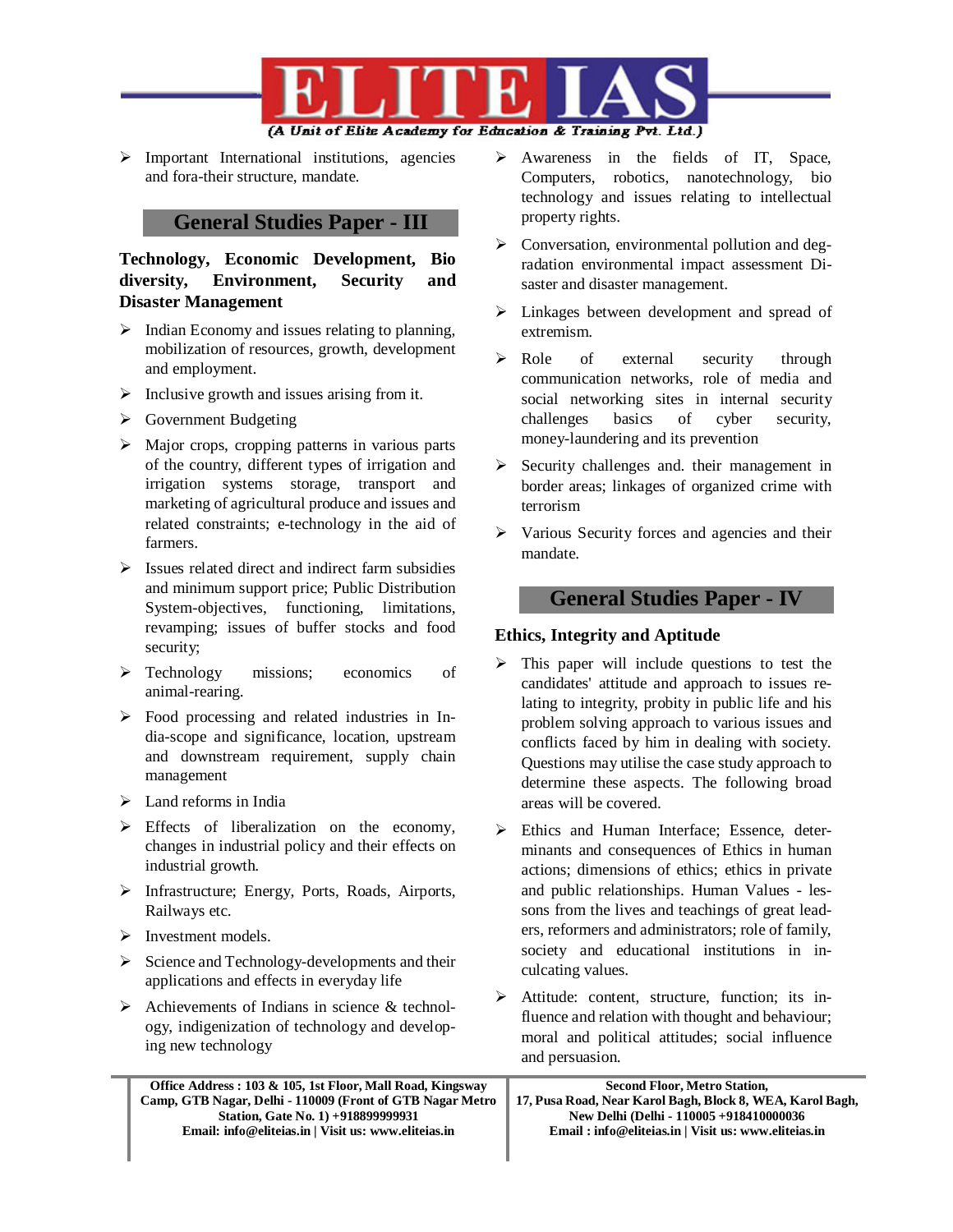

- $\triangleright$  Aptitude and foundational values for Civil Service, integrity impartiality and non-partisanship, objectivity, dedication to public service, empathy, tolerance and compassion towards the Weaker sections.
- $\triangleright$  Emotional intelligence-concepts, and their utilities and application in administration and governance
- $\triangleright$  Contributions of moral thinkers and philosophers from India and world.
- $\triangleright$  Public/Civil service values and Ethics in Public administration: Status and problems; ethical concerns and dilemmas in government and private institutions; laws, rules, regulations and conscience as sources of ethical guidance;

accountability and ethical governance; strengthening of ethical and moral values in governance; ethical issues in international relations and funding; corporate governance.

- $\triangleright$  Probity in Governance: Concept of public service; Philosophical basis of governance and probity;
- $\triangleright$  Information sharing and transparency in government, Right to Information, Codes of Ethics, Codes of Conduct, Citizen's Charters, Work culture, Quality of service delivery, Utilization of public funds, challenges of corruption.
- $\triangleright$  Case Studies on above issues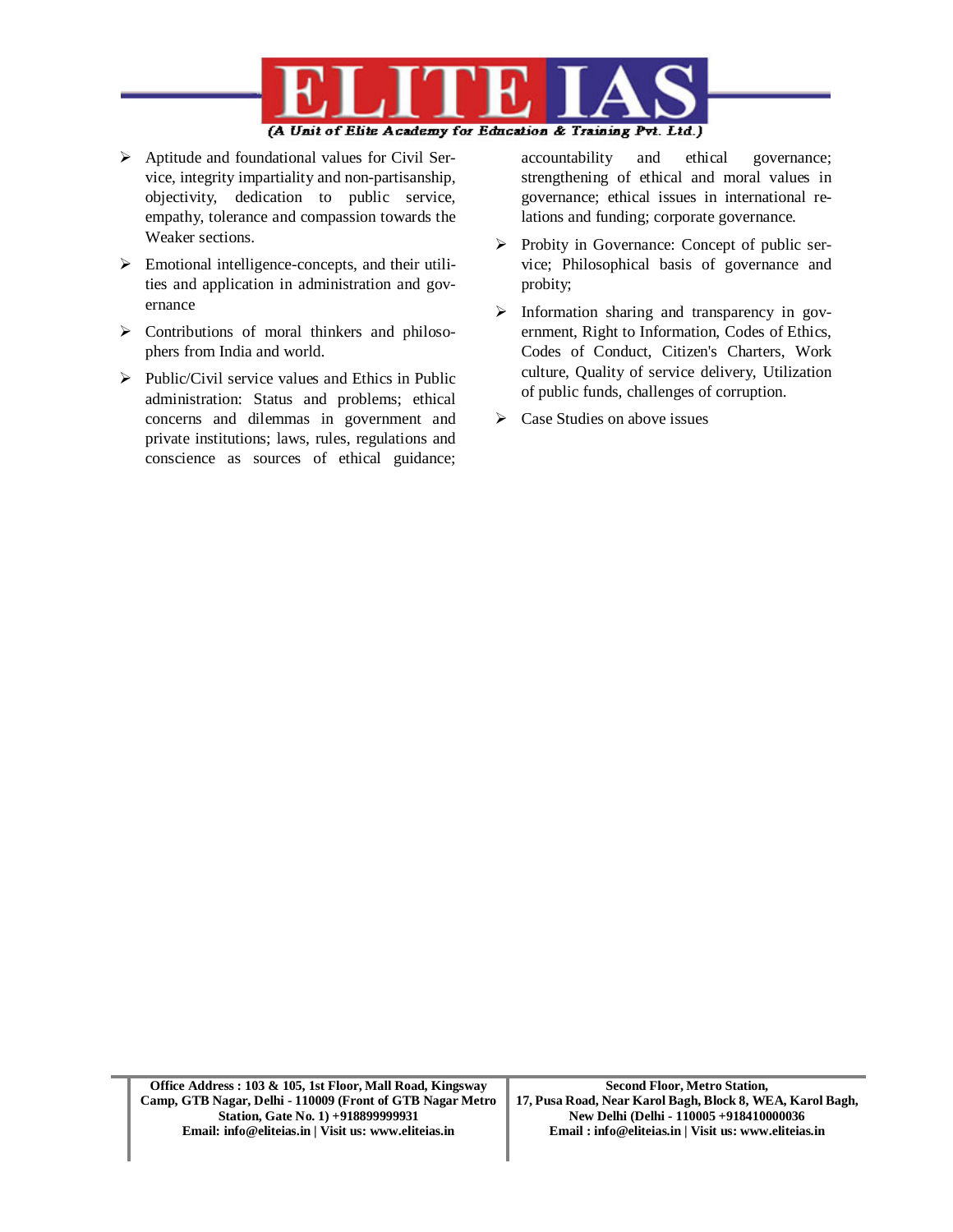

## **Stage-I (Prelims)**



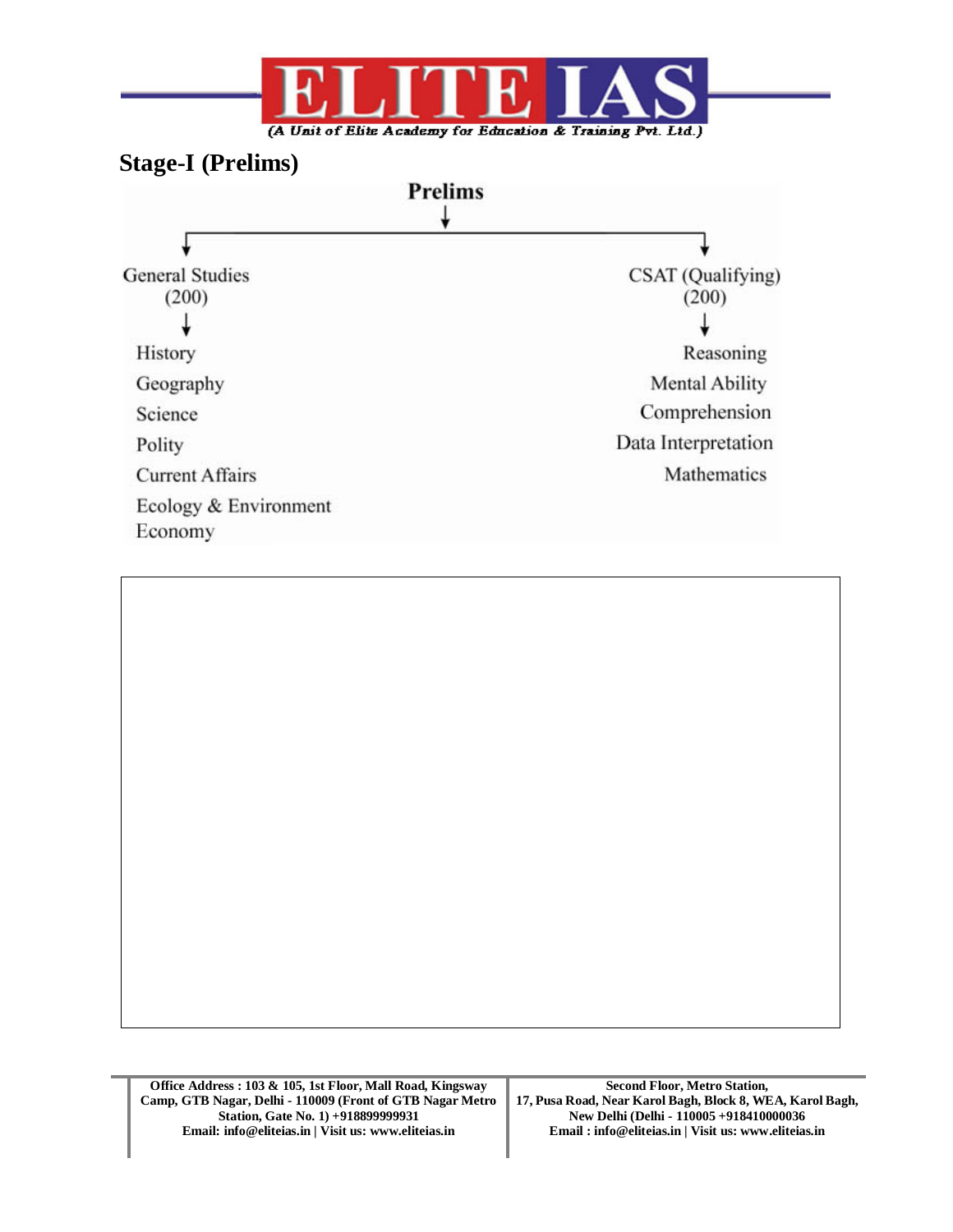

# **Stage-II (Mains)**

- $\triangleright$  English (300) Qualifying
- $\blacktriangleright$  Language of Choice (300) Qualifying
- **G.S.-I** $\rightarrow$  (250) History of India & world, Geography, Society & Culture
- **G.S.-II**  $\rightarrow$  (250) Polity & Governance, Social Justice & IR.
- **G.S.-III**  $\rightarrow$  (250) Science & Tech., Economic & Developmental Issues, Environmental Issues, Internal Security, Disaster Management.
- $\triangleright$  **G.S.-IV** $\rightarrow$  (250) Ethics, Integrity & Aptitude
- **Essay (250)**
- $\triangleright$  **Optional (I & II) (250 + 250)**

**Stage III** Interview (275)

**Office Address : 103 & 105, 1st Floor, Mall Road, Kingsway Camp, GTB Nagar, Delhi - 110009 (Front of GTB Nagar Metro Station, Gate No. 1) +918899999931 Email: info@eliteias.in | Visit us: www.eliteias.in**